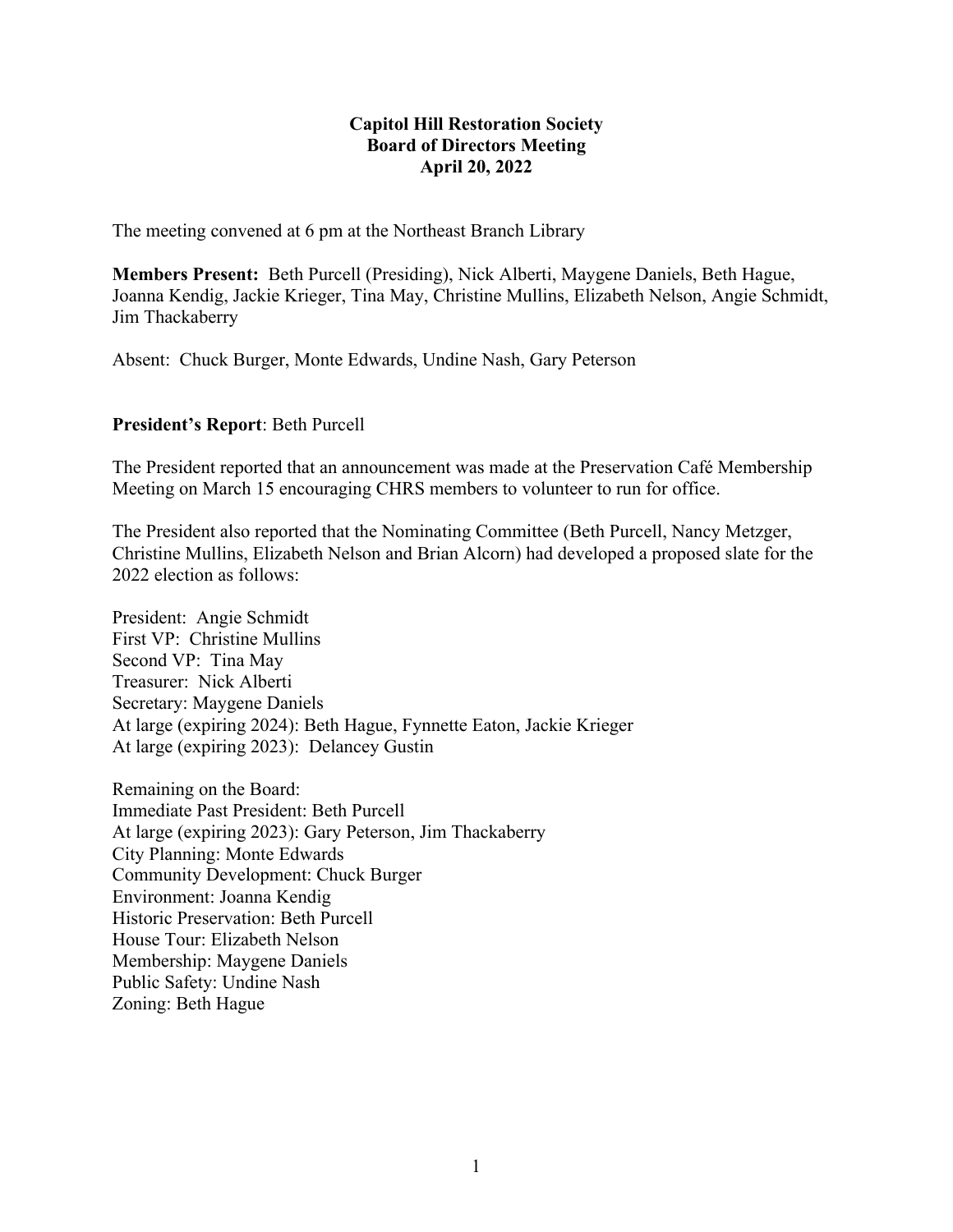Ballots will be mailed to members in May.

**Action Item:** CHRS has been invited to be one of the community sponsors of the Hill Rag candidate forums in May.

**Motion:** Elizabeth Nelson moved that CHRS accept the invitation to be a sponsor of the Hill Rag community forums. Tina May seconded the motion. The motion passed unanimously.

**Action Item:** The President proposed that Edward Hindin be appointed CHRS co-representative to the Union Station Redevelopment Project, to serve with current CHRS representative Drury Tallant. She also noted that both Hindin and Tallant would be sent letters to remind them that their role is advisory and that they should bring policy questions and initiatives to the CHRS Board for discussion.

**Motion**: Elizabeth Nelson moved that Edward Hindin be appointed CHRS co-representative to the Union Station Redevelopment Project, serving with Drury Tallant. Angie Schmidt seconded the motion. The motion passed unanimously.

The President also reported that a group of neighbors has been attempting to purchase the Mott's Market building, 233  $12<sup>th</sup>$  Street SE, so the local store could continue in business. It appears that the building owner already has accepted a purchase offer from a developer so further action is moot.

### **Secretary's Report**: Maygene Daniels

Secretary Emeritus Jim Thackaberry took minutes for the March 22 Board meeting and submitted them for approval.

**Motion:** Elizabeth Nelson moved that the minutes be approved. Tina May seconded the motion. The motion passed unanimously.

Daniels added her appreciation for Thackaberry's contribution.

# **Treasurer's report:** Nick Alberti

The Treasurer submitted March financial reports to the Board.

# **Preservation Cafes:** Christine Mullins

Christine Mullins reported that on April 19, *Designing a Net Zero Energy Row House: a Case Study*, was presented by Will Teass of Teass\Warren Architects, 19 participants joined the zoom conversation. The presentation was recorded and is available on-line.

On May 17, Capitol Hill homeowner Peter May will present the next Preservation Café: "Not so Permastone: A History of a House in Its Facade".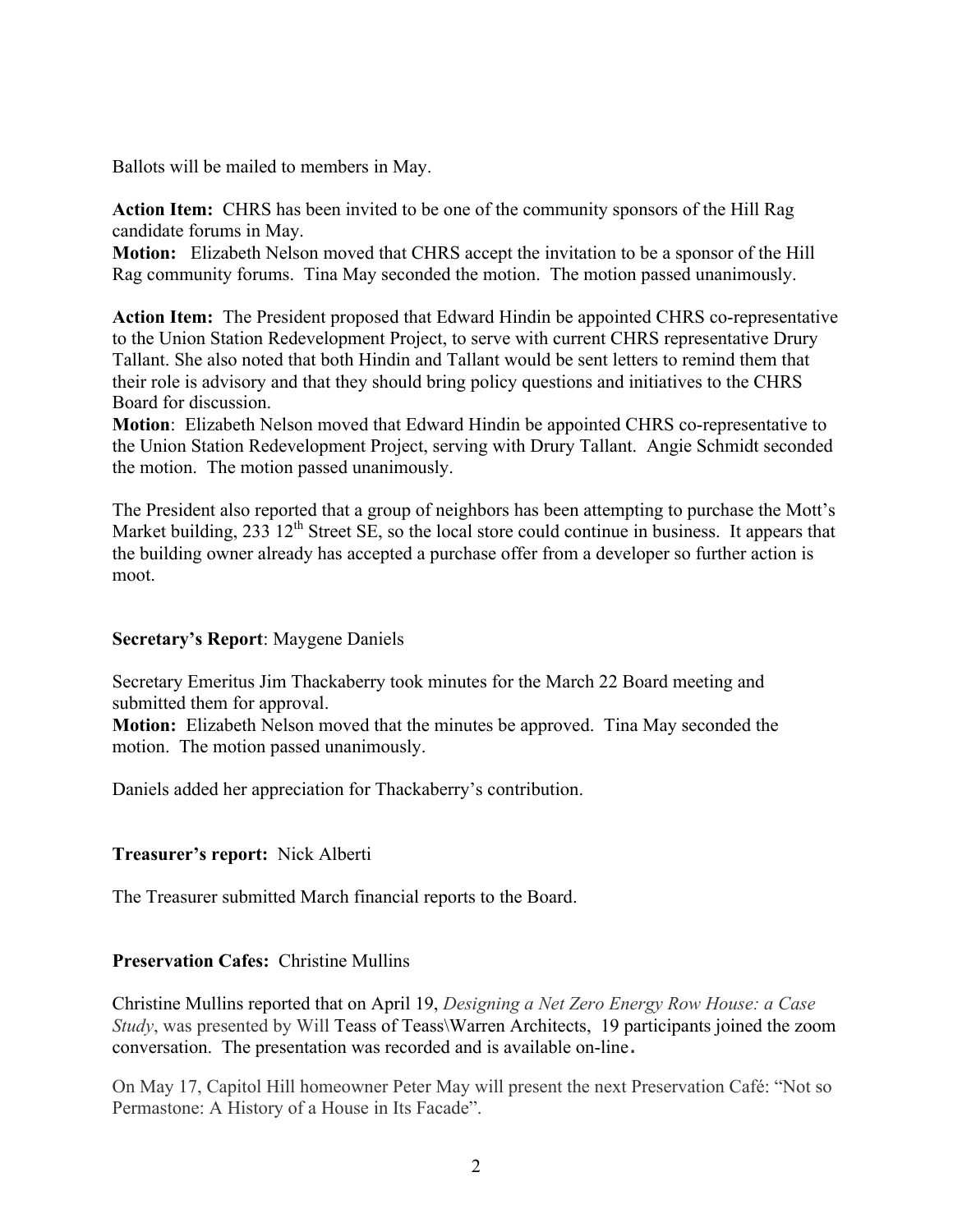# **House Tour Update**: Elizabeth Nelson

Elizabeth Nelson gave extensive information on preparations for the 2022 Mothers Day House and Garden Tour.

The hybrid concept with a combination of in-person houses, on-line virtual tours, and walking tours seems to be well-received. Tour-goers will pick up tickets and present proof of vaccination at Hill Center. Masks will be required in-doors.

Tickets are being sold through EventBrite, with extensive advertising via a weekend table at Eastern Market, posters throughout the neighborhood, postcards for distribution, Instagram, Facebook, Hill Rag advertisements, and an article and photographs in the May issue of the Hill Rag.

Angie Schmidt wrote personal notes to individuals who would be receiving complimentary tickets due to their level of membership.

The scans for houses on the "virtual tour" were largely completed, as was the catalog and draft ticket.

Docent assignments also were well-underway.

### **Historic Preservation**: Beth Purcell Jim Thackaberry, Joanna Kendig

Beth Purcell reported on a proposed infill dogleg at 1108 Consittution Avenue NE in a largely intact row. In keeping with CHRS policy established in 2017, the committee opposed the project. HPRB staff took the opposite position and the project was approved.

### **Membership**: Maygene Daniels

The Membership Database Committee met on March 28 to evaluate implementation of the JoinIt database and to consider next steps. Among other points, the committee noted that CHRS would need to view digital programs as a whole to take advantage of essential digital capabilities. The organization also needs a unified color, typeface and graphics scheme and redesigned logo for mobile devices.

The committee proposed the following as its spring agenda:

1. Discuss and recommend ways to jointly and securely manage EventBrite, JoinIt and MailChimp to take greatest advantage of new capabilities

2. Identify membership and donation benefits for the simplified membership and donation structure, bearing in mind implementation in Eventbrite, JoinIt, and other systems.